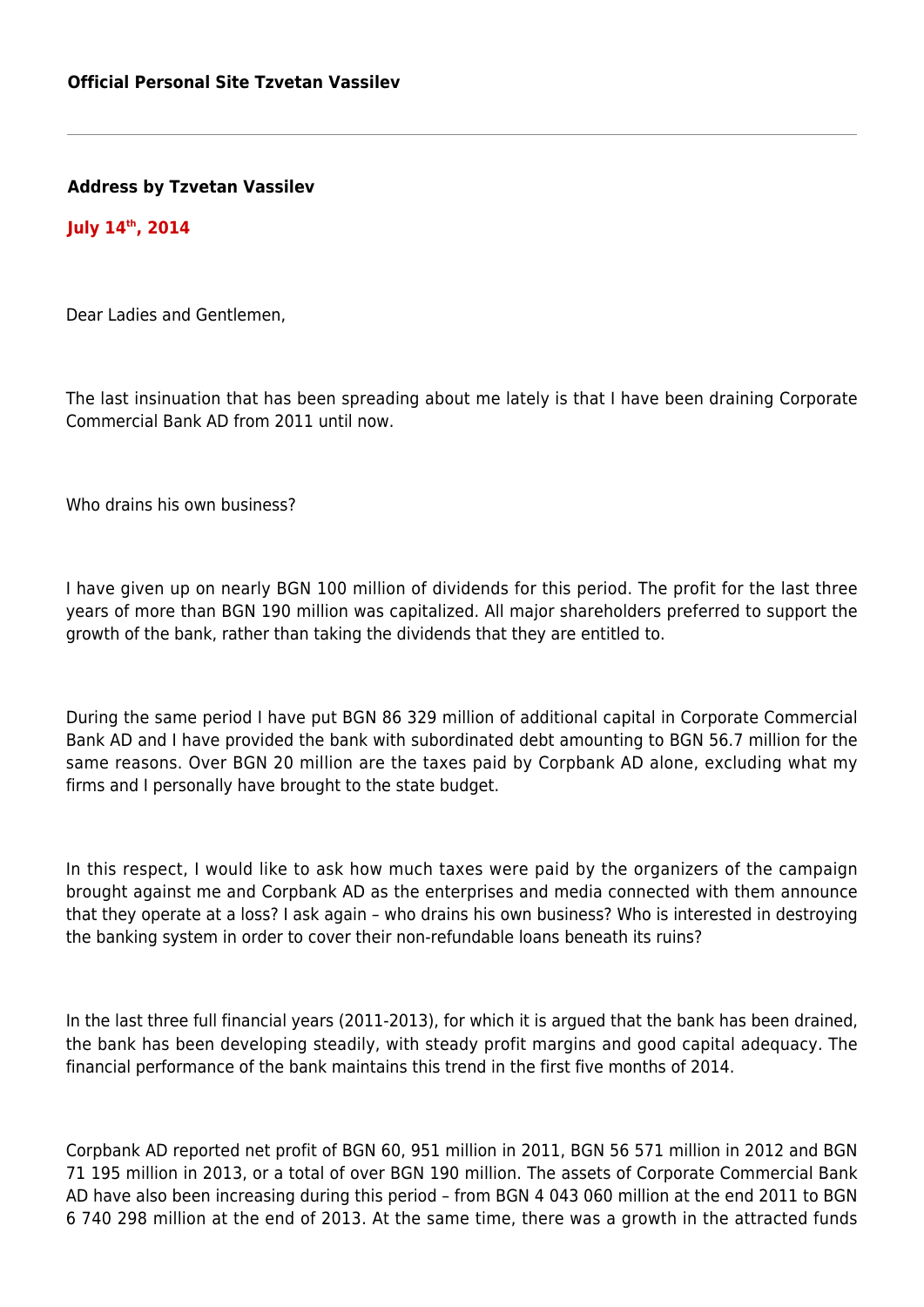amounting to BGN 3 535 993 million at the end 2011 to BGN 6 116 842 million at the end of 2013, as well as in the equity growth that is necessary for providing the capital security for the normal functioning of the bank.

This growth did not occur by chance and is not due to political protection, as the latter is something that we never needed. The growth is a result of our long-term planning and is based on our sustainable development strategy which we established in 2001. As a result, Corpbank AD had grown dynamically in the period between 2002 and 2006. The awards for the most dynamic bank and best bank are a clear proof of that. After Corpbank AD was privatized in June 2000, what the bank had inherited from Bulbank was BGN 11 million of assets, BGN 11 million of capital and reserves, operating loss of BGN 144 000, and zero clients. Since then, Corporate Commercial Bank AD has managed to become the 4<sup>th</sup> largest bank in Bulgaria in terms of assets (BGN 6 740 000 000) with an average annual asset growth of 40%. Profits were growing by 50% on an annual base, while the capital was growing by 44%.

We set a long-term strategy of sustainable development back in 2001. That is why companies in the energy sector, infrastructure, and export-oriented firms have been our main targets from the very beginning. Our clients have been attracted to our bank by the competitive terms we offer as well as our perfect bank service. Therefore, I think any insinuations on this basis have no merit. This was proved in 2010 to the European Commission when Corpbank AD was accused of receiving state aid.

The asset quality of Corpbank AD has been traditionally better compared to the average levels in the banking system. This is due to the bank's conservative loan policy. For example, 97-98% of the loans that were provided in the last four years have been repaid on a regular basis, meaning that both the principal and the interest of the loans have been paid within the set dates. For comparison, the value of this coefficient for the whole banking system is 80%.

The bank's return on its own capital has been quite high for the Bulgarian banking sector – 14.75%, compared to 5.46% for the whole banking system. The return on assets level has also been high – 1.37% on average for the period, compared to 0.73% for the whole banking system. These indicators speak for the quality of a bank's activity and the values of these indicators are a result of the ability to get high return with low risk, combined with the efficient use of resources. One example of the latter is the following: the coefficient of the overhead expenses of BGN 100 of Corpbank AD's assets for the last three years is 1.14% on average, compared to 2.46% for the whole banking system.

All of this comes as a result of the proper execution of our policies when it comes to servicing our clients as well as our high standards of professionalism we require from our employees. It is no coincidence that the bank has received less than ten complaints regarding our bank services in the last few years.

The bank has maintained high levels of liquidity during all periods under review. The liquid asset